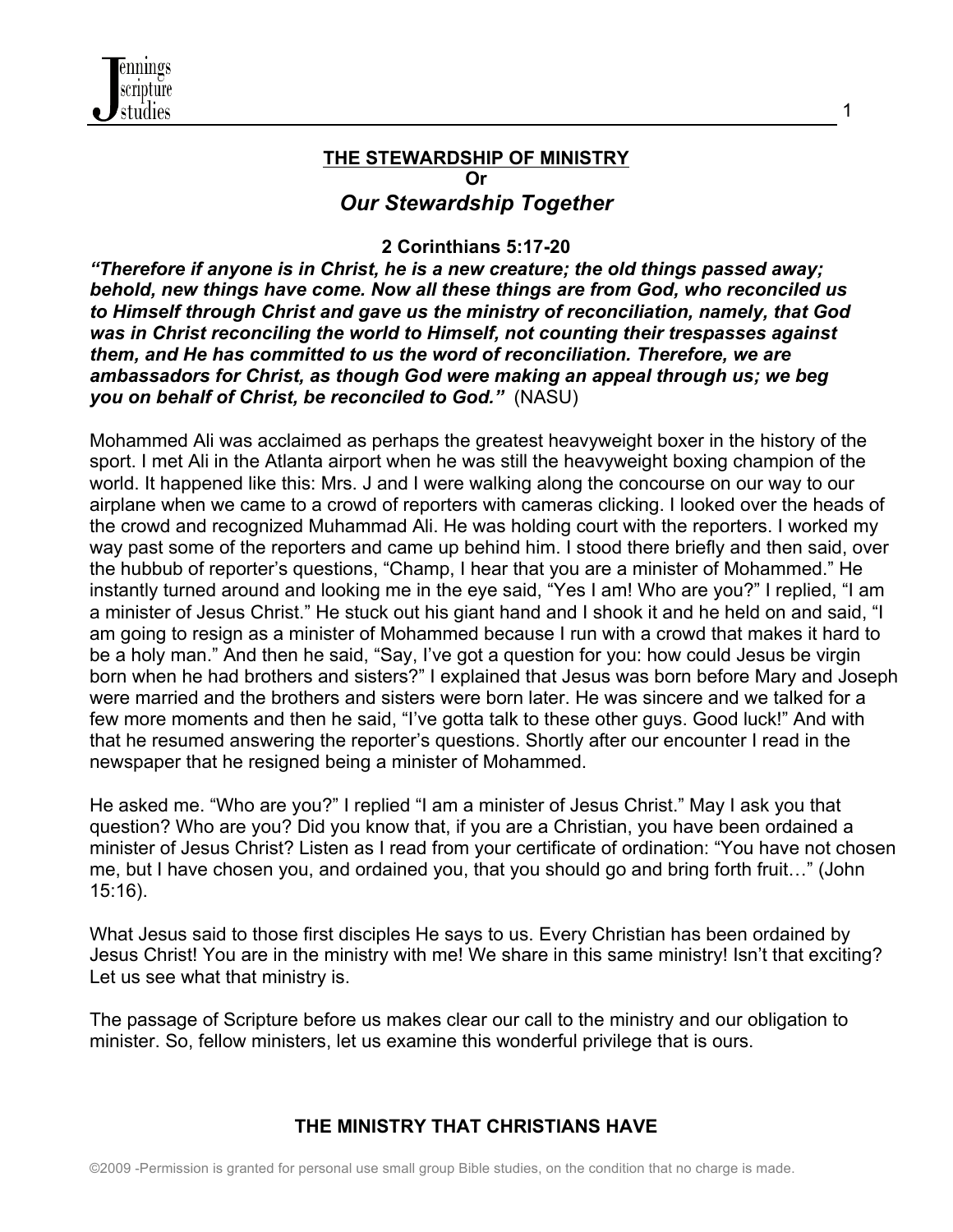**"***God…reconciled us to Himself through Christ and gave us the ministry of reconciliation"* (2 Corinthians 5:18).

The game of football has been described as "Eleven men on the field being greatly over exercised while thousands of spectators, who are greatly in need of exercise, applaud their heroics." Like fans at a football game, 21<sup>st</sup> century Christianity has developed an audience of spectators who come to church to see a performance.

The longer I am in ministry the more convinced I become that the great need of most churches is not more members in the pews but more ministers on the field. The motto for the average American seems to be, "Don't get involved!" "Let someone else do it"; "Play it cool and live for number one!"

Toby Keith, the Country and Western singer, released a recording entitled, "Let's Talk About Me." Here are some of the lyrics:

> "I wanna talk about me Wanna talk about I Wanna talk about number one....

Chorus: I wanna talk about me I wanna talk about me I wanna talk about me I wanna talk about me."

The song reflects the selfishness, self-absorbed, self-centeredness, self-infatuated culture in which we live. It is a culture that wants to receive, not give. Jesus said, "…the Son of Man did not come to be served, but to serve, and to give His life a ransom for many" (Matthew 20:28) As long as we are self-centered we will not be servers. Ministering is serving others.

The truth about biblical stewardship is set in the context of community. We are in this together! Ministry has a community component – it involves others. Paul said:

- v.18 "*God reconciled* us*"* and *"God has given to* us *the ministry of reconciliation."*
- *v.19 – "He has committed to* us *the word of reconciliation."*
- *v.20 - "Therefore,* we *are ambassadors for Christ."*

Therefore, we are not Lone Rangers doing our own thing. One cannot be an isolationist and be involved in ministry. By its very nature ministry is an "us" and "we" thing. We are part of a team of which the Lord Jesus is our Captain. Together we have a stewardship of ministry. Together we have ministry; divided we have misery!

We need to recognize that God has already said we are stewards. A "steward" is defined by Webster as "one who is a supervisor, administrator, manager or keeper of a trust." A Christian steward is "one to whom God has given a trust, which is to be managed for Him and for which we must ultimately give an account."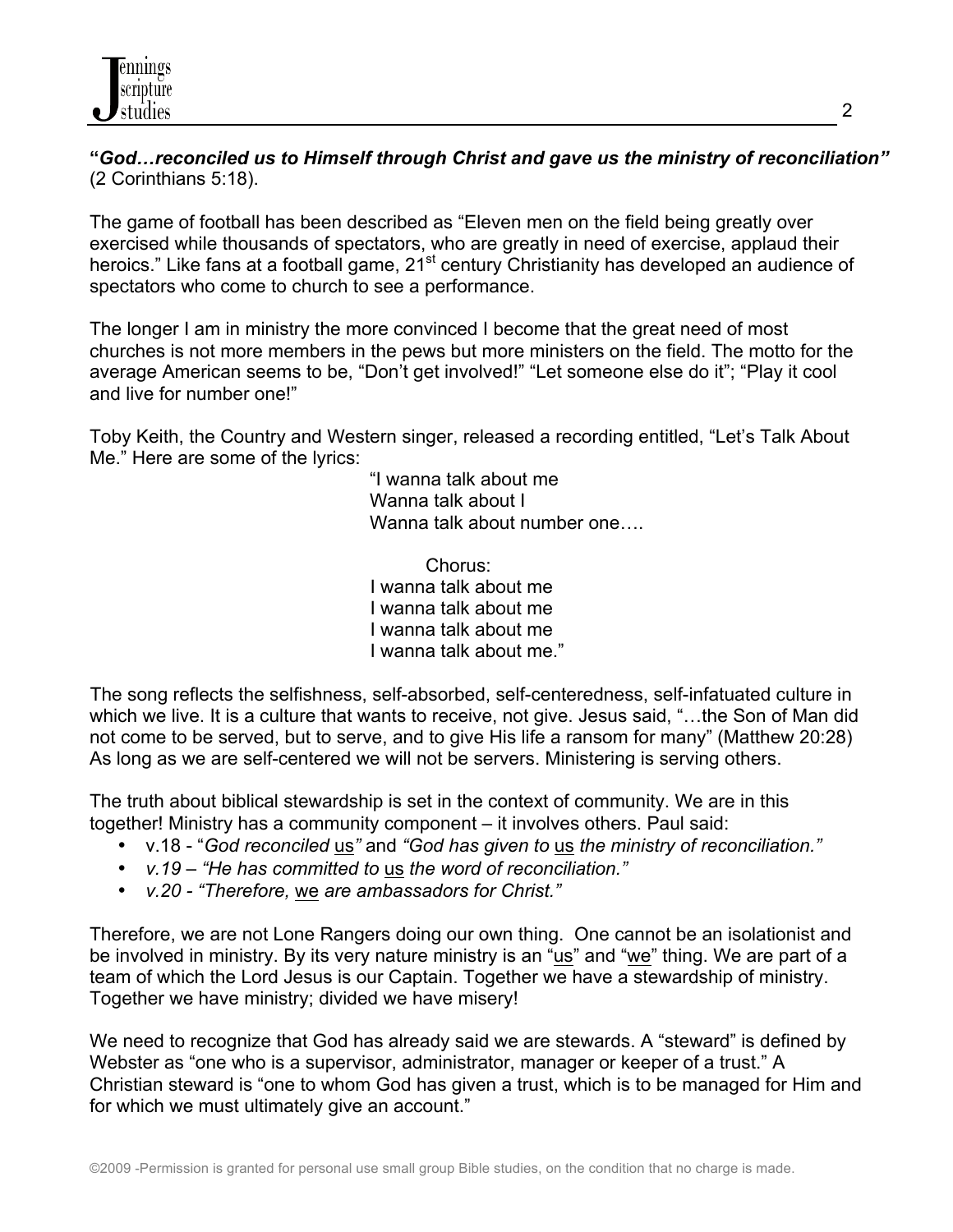

To every Christian is entrusted a ministry or ministries, not in isolation from others, but involved with others in corporate ministry. Every Christian is a minister individually and collectively! The Lord designed that all in His church are to be involved in this ministry.

Notice again v. 18 - "*Now all these things are from God, who reconciled us to Himself through Christ and gave us the ministry of reconciliation."* Also, v.19 says, *"He has committed to us the word of reconciliation."*

It is abundantly clear from these verses that to each church and Christian is committed the ministry of reconciliation. That is why we have the stewardship of ministry together. What specifically is this ministry of which we are the stewards? What does it mean? What does it involve and how do I perform it?

### **THE MEANING OF THIS MINISTRY**

The words "*reconciliation*", *reconciled"***,** "*reconciling"* occur 5 times in 2 Corinthians 5:18-20. What do these words mean? Basically, reconciliation means: "To restore harmony; to change from enmity to friendship; to restore to favor." (Vine's Expository Dictionary of Biblical Words)

To understand the need for the ministry that we are talking about, we must go all the way back to the beginning. When Adam and Eve sinned in the Garden of Eden, all of their offsprings thereafter were born alienated from God because of the sin nature inherited from the original pair. That is why reconciliation is needed.

It was God who took the initiative to accomplish reconciliation between Himself and His rebellious human creation. Romans 5:10 expresses God's reconciling work as follows: *"….while we were enemies, we were reconciled to God through the death of His Son."*  Colossians 1:21-22 expresses that act of God in these words: *"And you, being in time past alienated and enemies in your mind in your evil works, yet now has he reconciled in the body of his flesh through death*."

There was a time when, consciously or unconsciously, we were enemies of God in our unregenerate state. We were not in harmony with God, were not His friends, in fact God considered us His enemies. There was a wall between God and us. Marvel of marvels and wonder of wonders, it was God, Himself, who Inaugurated the process to remove the wall and bring us back into friendship with Himself!

Reconciliation concerns our being brought into a harmonious relationship with God through the death of Jesus Christ. He took the initiative and provided the basis for reconciliation – that is the death of His Son – and now the believing sinner experiences reconciliation the moment he/she receives God's Son as Savior. Harmony is restored, the enemy becomes friend. That's the meaning of reconciliation.

#### **THE MESSENGERS OF THIS MINISTRY**.

Who are the messengers carrying the news about reconciliation to those who are not yet in harmony with God? Who has been entrusted with this holy task? Who is a steward of this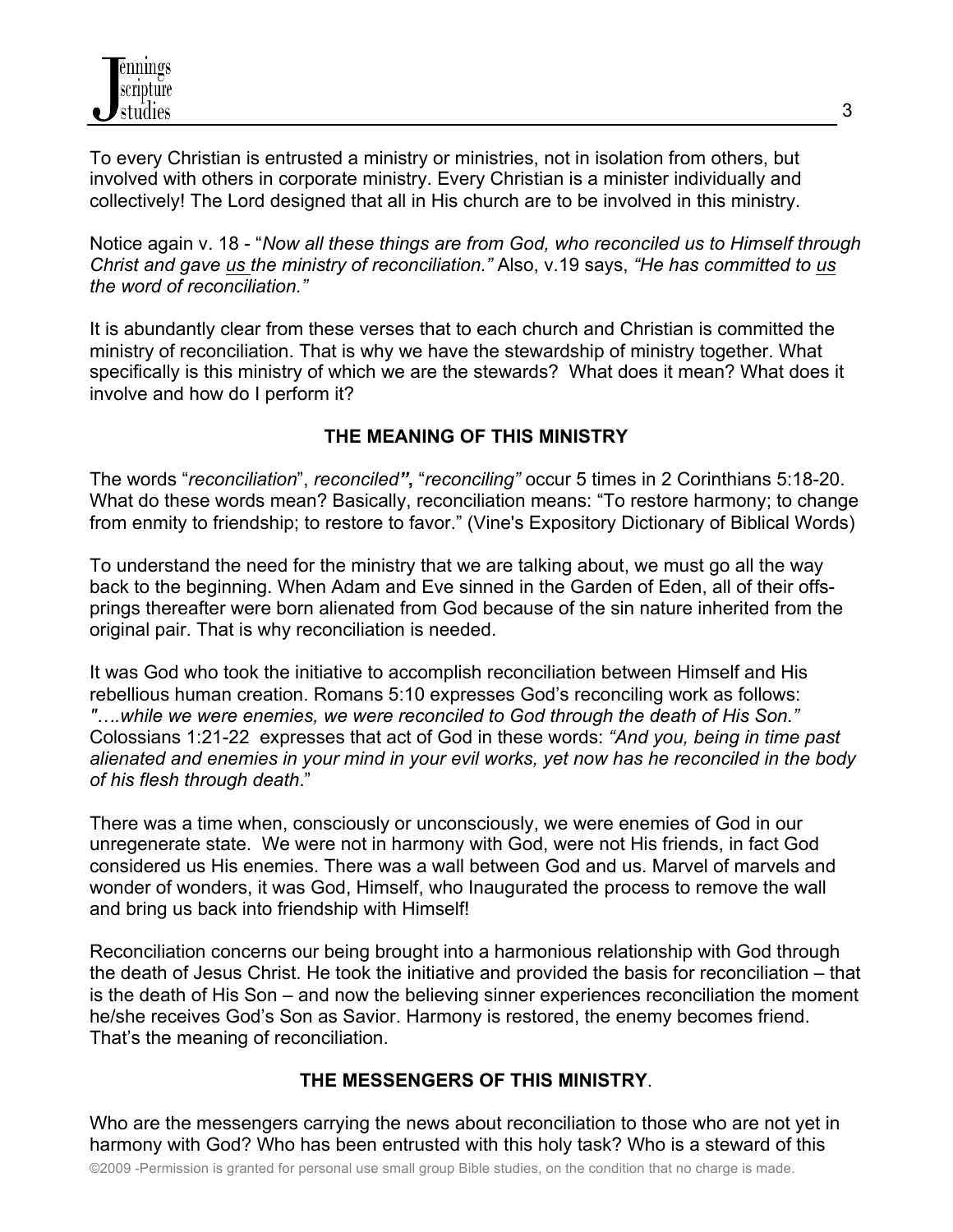marvelous ministry? There are two statements in verses 17 through 20 that make clear who is qualified to be a messenger bearing the good news about reconciliation to the world of rebels against God:

*"All things are of God, who has reconciled us to Himself through Jesus Christ, and has given us the ministry of reconciliation, that is, that God was in Christ reconciling the world to Himself, not imputing their trespasses to them, and has committed to us the word of reconciliation. Now then, we are ambassadors for Christ, as though God were pleading through us: we implore you on Christ's behalf, be reconciled to God"* (2 Corinthians 5:18-20).

Who is given the privilege of being a messenger of this message? Those who have themselves been reconciled to God and therefore have become "new creatures" in Christ Jesus! You and I who have accepted God's sacrificial reconciliation Lamb as our Savior are granted this high and holy ministry.

We have the stewardship – the privilege – of being the messengers of the life-changing gospel. Verse 18 says God, "…*gave US the ministry of reconciliation"—"US"—*that is all of "US" who have experienced salvation are to be Messengers of this Ministry. This "ministry" is not one of actually doing the reconciling of sinners. Christ has done that by His death. We have the ministry of reconciliation in the sense that we are the announcers – the communicators of the Good News that reconciliation is needed and has been provided in the Gospel of Jesus Christ.

Listen to what Paul said back in verse 11: *"Therefore knowing the fear of the Lord,* we persuade men …" and, v. 20 *- "Therefore, we are ambassadors for Christ."* We are the messengers – if the message does not get through it is the messenger who has failed.

The Christian, who is a citizen of the Kingdom of God, is an Ambassador appointed by our Head of State, King Jesus Christ!

- His commands should engage our time and energies;
- His concerns should occupy our minds;
- His cause should be our cause.
- His communiqué must be delivered without any change in its content whatever!

Our business is to do the business He has assigned us to do. We have no business having any business that is not His business! We are Ambassadors – the messengers.

The hymn writer stated it as follows:

"I am a stranger here, within a foreign land, My home is far away, upon a golden strand; Ambassador am I of realms beyond the sky, I'm here on business for my King."

So much for the Ministry, the Meaning and the Messengers of Reconciliation. Now, what is the Message of Reconciliation?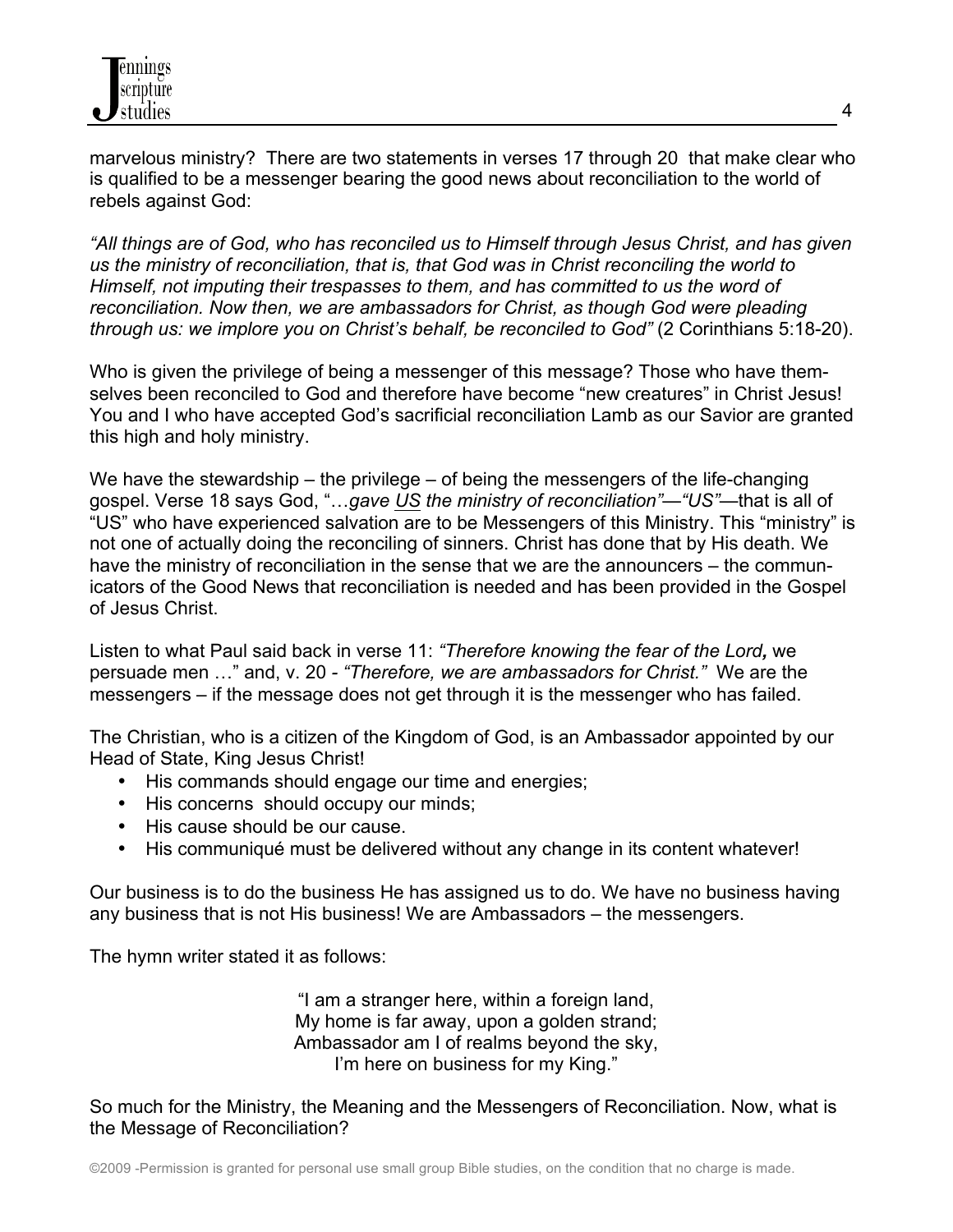

# **THE MESSAGE OF THIS MINISTRY**

He *"…has committed to us the word of reconciliation. Therefore, we are ambassadors for Christ, as though God were making an appeal through us; we beg you on behalf of Christ, be*  reconciled *to God"* (2 Corinthians 5:19-20).

We who are the recipients of divine reconciliation have the privilege and obligation of being the heralds and instruments in God's hands to minister the message of reconciliation throughout the world. There are two aspects of this reconciliation ministry for which we humans are responsible namely:

- The work of reconciliation "….*gave us the ministry of reconciliation*" (v.18)
- The word of reconciliation "*….committed to us the word of reconciliation"* (v.19)

In these two verses we have the ministry and the message, the work and the word of reconciliation. We have already discussed the ministry of reconciliation, now, what is the message—the word, of reconciliation? Just what is the message that we, as ambassadors, are to communicate?

Read v.19 and 20 again: "*God was in Christ reconciling the world to Himself….Therefore, we are ambassadors for Christ, as though God were making an appeal through us; we beg you on behalf of Christ, be* reconciled *to God."* 

# **A. The Work - Reconciliation Was Accomplished And Is Available.**

"*God was in Christ reconciling the world to Himself"* - that is an accomplished fact. *"He made Him who knew no sin to be sin on our behalf, that we might become the righteousness of God in Him*" (2 Corinthians 5:21). That has already happened – the transaction for restoration of harmony and favor took place at the cross! That was God's part. The debt has been paid – the sinner needs to accept God's offer of salvation. God has done his part. Our part is:

# **B. The Word- Reconciliation Must Be Announced And Accepted.**

This is the work of the ambassador—this is our Stewardship Together. Verse 20 tells us: "*Therefore, we are ambassadors for Christ, as though God were making an appeal through us; we beg you on behalf of Christ, be* reconciled *to God."* The message is so important that Paul says we are to "beg", "plead" and in v.11 he says, "*Therefore knowing the fear of the Lord, we persuade men."* (NASB)

Paul raises 4 questions in this regard in Rom 10:13-15:

- *1. "How then shall they call upon Him in whom they have not believed?"*
- *2. "And how shall they believe in Him whom they have not heard?"*
- *3. "And how shall they hear without a preacher?"*
- 4. *"And how shall they preach unless they are sent? Just as it is written, "How beautiful are the feet of those who bring glad tidings of good things!"* (NASB)